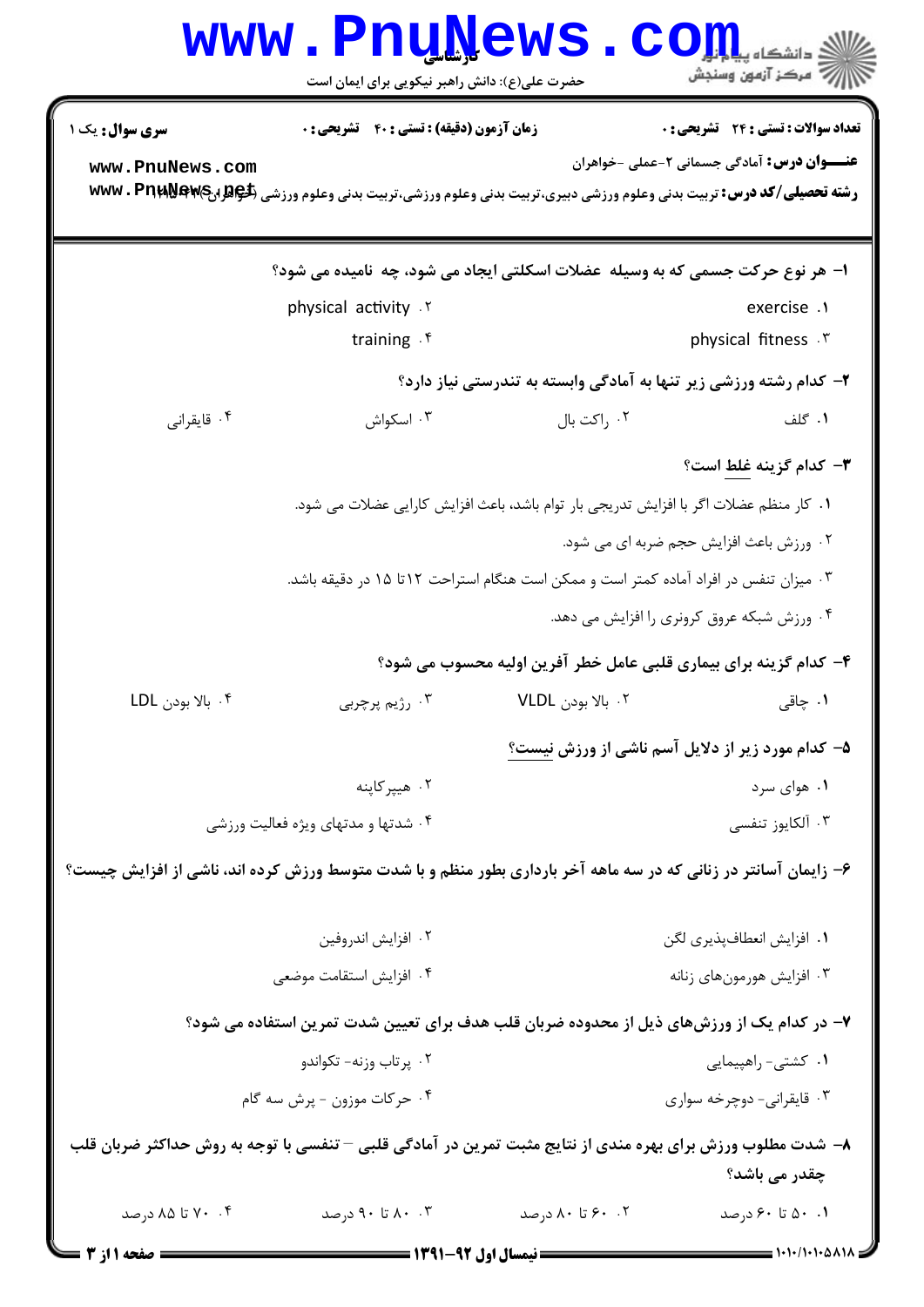| WWW.Pnu Sews.Com                              |  |
|-----------------------------------------------|--|
| حضرت علی(ع): دانش راهبر نیکویی برای ایمان است |  |

| <b>سری سوال : ۱ یک</b>                                                                                             | <b>زمان آزمون (دقیقه) : تستی : 40 قشریحی : 0</b> |                    | <b>تعداد سوالات : تستی : 24 گشریحی : 0</b>                                                                             |  |  |
|--------------------------------------------------------------------------------------------------------------------|--------------------------------------------------|--------------------|------------------------------------------------------------------------------------------------------------------------|--|--|
| www.PnuNews.com                                                                                                    |                                                  |                    | <b>عنـــوان درس:</b> آمادگی جسمانی ۲-عملی -خواهران                                                                     |  |  |
|                                                                                                                    |                                                  |                    | <b>رشته تحصیلی/کد درس:</b> تربیت بدنی وعلوم ورزشی دبیری،تربیت بدنی وعلوم ورزشی،تربیت بدنی وعلوم ورزشی (\$wwv . Pnpayaw |  |  |
|                                                                                                                    |                                                  |                    | ۹- روش تداومی سریع متداولترین روش تمرینی برای کدامیک از گروههای ذیل می باشد؟                                           |  |  |
|                                                                                                                    | ۰۱ افرادی که درصدد حفظ تندرستی خود هستند.        |                    |                                                                                                                        |  |  |
| ۰۲ ورزشکارانی که تمرین را صرفاً جهت آمادگی عمومی انجام می دهند.                                                    |                                                  |                    |                                                                                                                        |  |  |
| ۰۳ ورزشکارانی که نیاز به استقامت بسیار بالایی دارند.                                                               |                                                  |                    |                                                                                                                        |  |  |
| ۰۴ ورزشکارانی که درصدد حفظ استقامت بدنی خود در خارج از فصل مسابقه هستند.                                           |                                                  |                    |                                                                                                                        |  |  |
| ∙۱− زمانی که شدت مراحل فعالیت در تمرین تناوبی متوسط و کم و استراحت نسبتاً خوبی نیز داشته باشیم، تمرین تناوبی از چه |                                                  |                    |                                                                                                                        |  |  |
|                                                                                                                    |                                                  |                    | نوعی می باشد؟                                                                                                          |  |  |
| ۰۴ گسترده                                                                                                          | ۰۳ فشرده                                         | ۲. پیچیده          | ٠١ ساده                                                                                                                |  |  |
|                                                                                                                    |                                                  |                    | 1۱– در طراحی برنامه های قدرت هم طول شدت چند در صد حداکثر قدرت است؟                                                     |  |  |
| ۰. ۶۰ درصد                                                                                                         | ۰۳ -۸۰ درصد                                      | ۰۲ - ۹۰ - ۹۰ درصد  | ۰۰ ۱۰۰ درصد                                                                                                            |  |  |
|                                                                                                                    |                                                  |                    | ۱۲- شدت تمرین در مرحله حجیم سازی چند درصد حداکثر قدرت است؟                                                             |  |  |
| $\lambda \cdot - \gamma \cdot \cdot \cdot \mathfrak{f}$                                                            | $1 \cdot -\lambda \Delta \cdot$                  |                    | $\lambda \cdot - \gamma$ . T $\beta \cdot - \gamma$ . I                                                                |  |  |
|                                                                                                                    |                                                  |                    | ۱۳- کدام یک از گزینه های زیر، جزء تمرینات اصلی با وزنه برای مبتدیان نمی باشد؟                                          |  |  |
| ۰۴ کشش جانبی                                                                                                       | ۰۳ پرس پا                                        | ۰۲ جلو بازو دو دست | ۰۱ پرس سينه                                                                                                            |  |  |
|                                                                                                                    |                                                  |                    | ۱۴- اشکال اساسی استفاده از وزنههای آزاد و دستگاه های تمرین قدرتی چیست؟                                                 |  |  |
|                                                                                                                    | ۲. خطر آسیب دیدگی بالا                           |                    | ۰۱ اندازهگیری قدرت در ضعیف ترین نقطه دامنه حرکتی                                                                       |  |  |
|                                                                                                                    | ۰۴ اندازهگیری قدرت در ابتدای دامنه حرکتی         |                    | ۰۳ اندازه گیری قدرت در نقاط خاص                                                                                        |  |  |
|                                                                                                                    |                                                  |                    | <b>۱۵- کدام گزینه ۴۱ در صد در برابر حرکت مفصل مقاومت می کند؟</b>                                                       |  |  |
| ۰۴ پوست                                                                                                            | ۰۳ کیسول مفصلی                                   | ٢. عضلات           | ۰۱ تاندونها و ليگامنتها                                                                                                |  |  |
| ۱۶–  آزمونsit and reach برای اندازه گیری انعطاف پذیری کدام نواحی از بدن استفاده می شود؟                            |                                                  |                    |                                                                                                                        |  |  |
|                                                                                                                    | ۰۲ ناحیه ساق پا و مفصل ران                       |                    | ۰۱ ناحیه پشت و پهلوها                                                                                                  |  |  |
|                                                                                                                    | ۰۴ ناحیه پشت و کمر                               |                    | ۰۳ ناحیه کمر و مفصل ران                                                                                                |  |  |
|                                                                                                                    |                                                  |                    |                                                                                                                        |  |  |